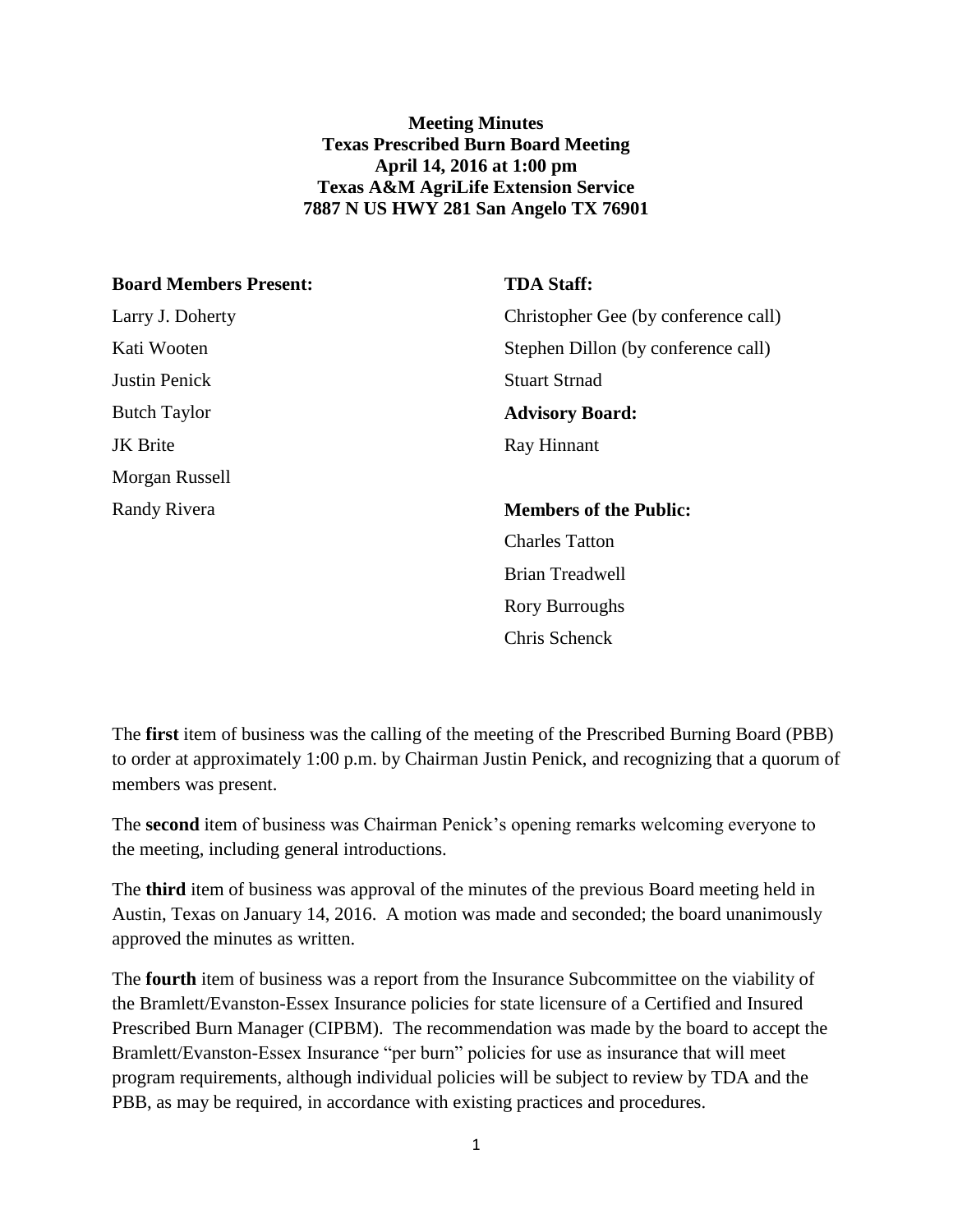A motion was made and seconded; the board unanimously approved the recommendation to accept the Bramlett/Evanston-Essex Insurance "per burn" policies for CIPBMs, provided that, upon certification, the terms of any such policies reflect compliance with applicable statute and rules.

The **fifth** item of business was a progress report on the Texas Forest Service (TFS) database for documenting prescribed burning in the state, but in the absence of board member Rich Gray, the report was tabled for the next quarterly board meeting.

The **sixth** item of business was a report from the Rule Content Subcommittee for recommendations on rule updates covering Eco-Regions, Continuing Fire Training Units, curriculum development and certification for Lead Burn Instructors, and curriculum development for continuing fire training units. The following recommendations were made by the Rule Content Subcommittee:

- **Eco-Regions:** Maintain the existing Prescribed Burn Training Regions map consisting of 5 vegetative Regions in the state but with a county designation overlay for easy identification of counties per region. The Rule Content Subcommittee also made this recommendation to update the Regional Contacts on the TDA Prescribed Burn Training Regions page.
- **Continuing Fire Training Units:** Maintain the existing (6 hours) Continuing Fire Training unit requirement for CIPBMs every 2 years, but specifically designate 1 hour for Laws and Regulations, 1 hour for Smoke Management, and the remaining 4 hours to be in the remaining categories: i.e. General Safety, Burning Techniques, Environmental Consequences, Equipment Characteristics, Advanced Technology and/or Other (Wildland Firefighting).
- **Lead Burn Instructor Certification and Curriculum:** Develop a Lead Burn Instructor Certification program to be administered by PBB and TDA. The PBB board decided to table the discussion before developing specific requirements and asked TDA to contact all Lead Burn Instructors currently licensed, in order to determine their training activity status prior to a certification program being developed. The Rule Content Subcommittee recommended tabling the certification program discussion until all active Lead Burn Instructors could make comment on the process.
- **Continuing Fire Training Curriculum Development:** The Rule Content Subcommittee proposed revisions to the Texas Administrative Code Chapters 226 and 229. In Chapter 229 "Continuing Fire Training", Section 229.1 "Eligible Continuing Fire Training Activities", the subcommittee recommended revisions to Section 229.1(c) so that all training must be pre-approved by the PBB, PBB Chairman or a Lead Burn Instructor. The Subcommittee also recommended removing Section 229.5 "Requirements for Lead Instructors" of the Texas Administrative Code from Chapter 229 and relocating the section to Chapter 226 "Requirements for Certification by the Board"